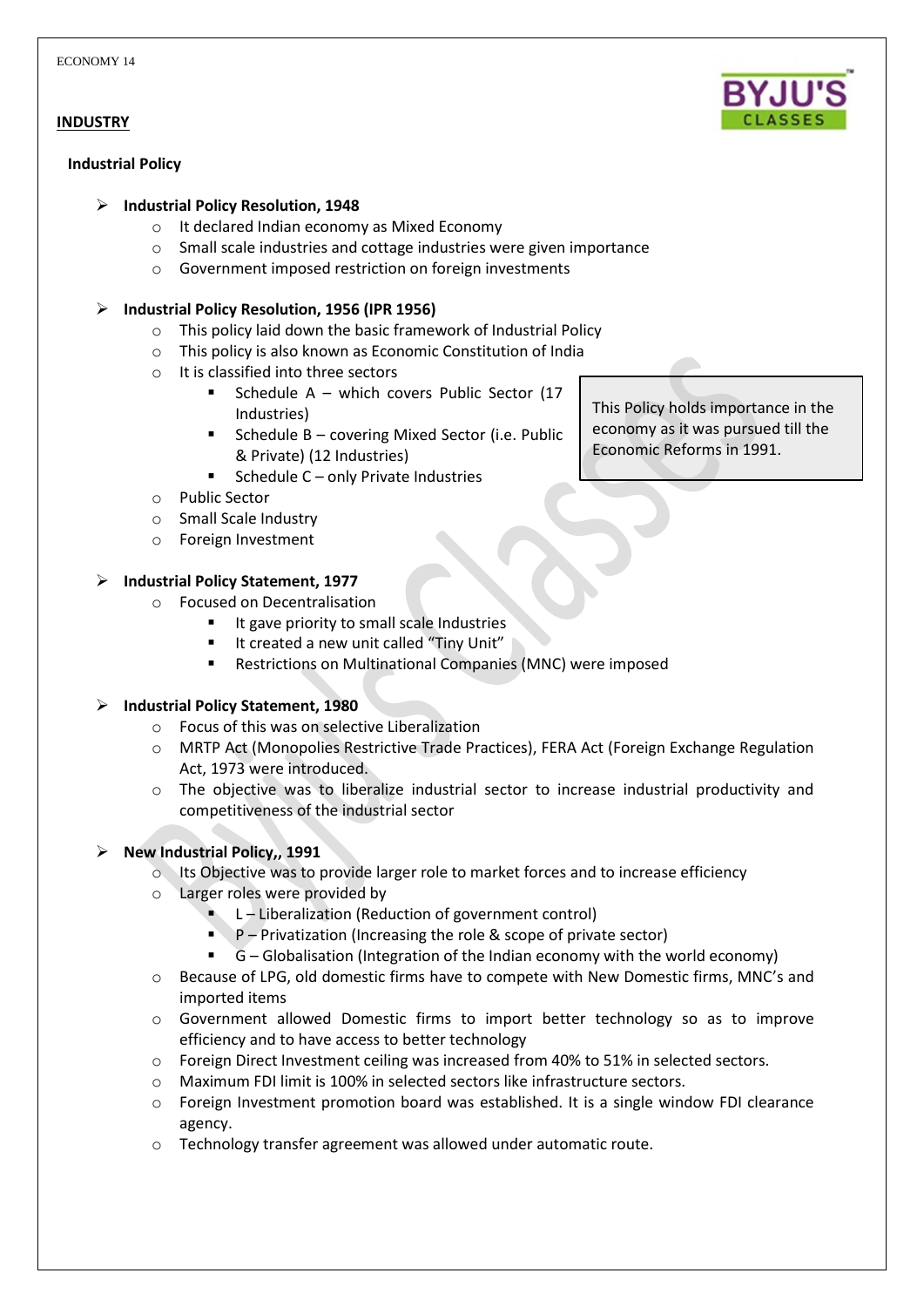- o Phased Manufacturing Programme was a condition on foreign firms to reduce imported inputs and use domestic inputs, it was abolished in 1991.
- $\circ$  Under Mandatory convertibility clause, while giving loans to firms, part of loan will/can be converted to equity of the company if the banks want the loan in a specified time period. This was also abolished.
- o Industrial licensing was abolished except for 18 industries.
- o Monopolies and Restrictive Trade Practices Act Under his MRTP commission was established. MRTP Act was introduced to check monopolies. MRTP Act was relaxed in 1991.
- o On the recommendation of SVS Raghavan committee, Competition Act 2000 was passed. It objectives were to promote competition by creating enabling environment.
- o Public Sector to be Diluted
	- Disinvestment
	- De-reservations Industries reserved exclusively for public sector were reduced
	- **Professionalization of Management of PSUs**
	- **Sick PSUs to be referred to Board for** Industrial and financial restructuring. (BIFR)
	- Scope of MoUs was strengthened. MoU is an agreement between a PSU and concerned ministry.

Only 3 industries namely:-

- 1. Rail Transport
- 2. Atomic Energy
- 3. Minerals

are reserved exclusively for Public Sector.

# **Public Sector**

- $\triangleright$  It can be classified into:
	- o Departmental Undertaking Directly managed by concerned ministry or department. (e.g. Railways, Posts etc.)
	- o Non Departmental Undertaking PSU (e.g. HPCL, IOCL etc.)
	- o Financial Institution (e.g. SBI, UTI, LIC etc.)
- $\triangleright$  Rationale behind establishment of PSU's was Industrialisation and establishment of Capital Goods Industries and Basic Industries.
- $\triangleright$  Private industry during the Industrialisation period neither had Finance nor technology.
- $\triangleright$  Objectives of setting up PSU were:
	- o To create industrial base in the country
	- o To generate better quality of employment
	- o To develop basic infrastructure in the country
	- o To provide resource to the government
	- o To promote exports and reduce imports
	- $\circ$  To reduce inequalities
- Assessment of PSUs
	- $\circ$  Most of the objectives were achieved but efficiency and profitability of PSUs was very low.
- $\triangleright$  Problems of PSUs
	- o Inappropriate investment decisions
	- o Pricing Policy
	- o Excessive overhead cost
	- o Lack of Autonomy & Accountability
	- o Overstaffing
	- o Trade Unionism
	- o Under Utilization of capacity
- $\triangleright$  PSU Reforms
	- o New Industrial Policy 1991